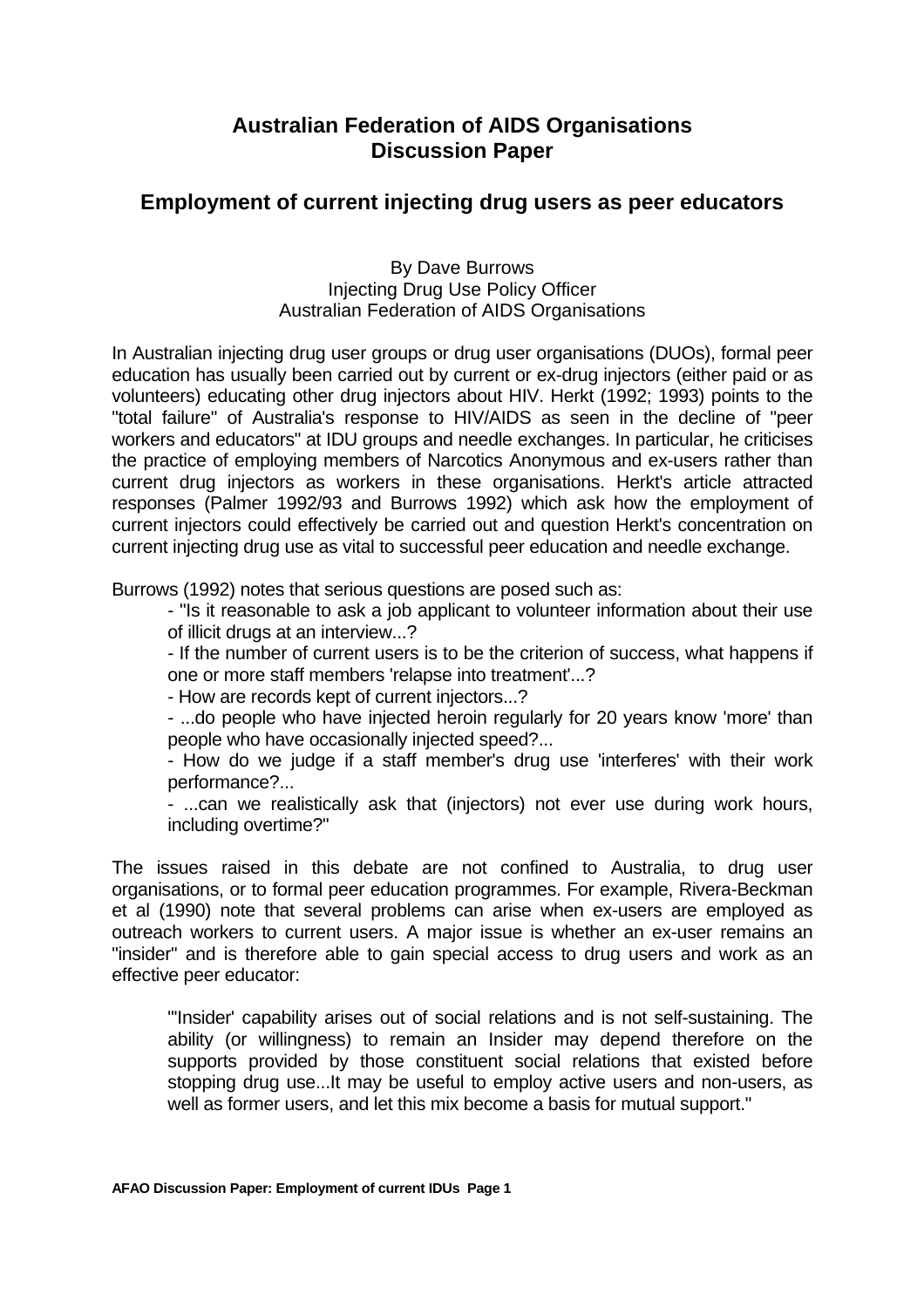The informal peer education programmes outlined in the AFAO Discussion Paper on Peer Education among IDUs avoid some of these problems by attempting to foster the peer education which is already occurring between drug users, but the question still remains whether those people employed to assist in this community development should be current or ex-drug users or neither.

Trautmann and Barendregt (1994) note the following about the employment of current drug injectors in formal peer education or peer support programmes:

- Advantages: They are part of the "drug scene"
	- "Know what is going on"
	- \* "Aware of the rules"
	- \* "Generally have frequent contact with their peers"<br>\* \* "Thoy are the meet likely to be trusted by a
	- "They are the most likely to be trusted by and have influence on their peers"
- Disadvantages: \* "Being an active user can be like having a full-time job"
	- \* "Continual commitment to a job...may be asking too much"
		- May be "too involved in the scene to address confronting issues such as habits or rituals involving risky behaviour"

The authors also note that, by joining an IDU group's staff or working for a needle exchange, a drug user may be seen as untrustworthy by their peers because they are no longer "one of them". They also note that 'acceptance' is a basic notion in reaching drug users effectively. Current users cxan play an added role model of "being safe" and sponsoring the development of a "safe culture" from within the scene.

The authors also comment on employment of methadone consumers, known in the Netherlands and Germany as "substituted users":

- Advantages \* "Some drug users involved in peer activities would not be able to do their jobs without receiving substituted drugs" such as methadone
	- Substituted users can mediate between active drug users and drug services
- Disadvantages  $\overline{\phantom{a}}^*$  Substituted users are "not part of the scene any more", may not share their daily lives with active drug users, may see themselves (or be seen by others) as "better human beings", and may no longer be seen as trustworthy

However, the authors point out that these disadvantages may not be present at all as many methadone consumers continue to inject drugs and continue to have many friends and acquaintances who inject. It should also be noted that current drug users are also able to provide continuity. Those providing support and education, users and substituted users alike, will themselves require professional support in order to ensure continuity.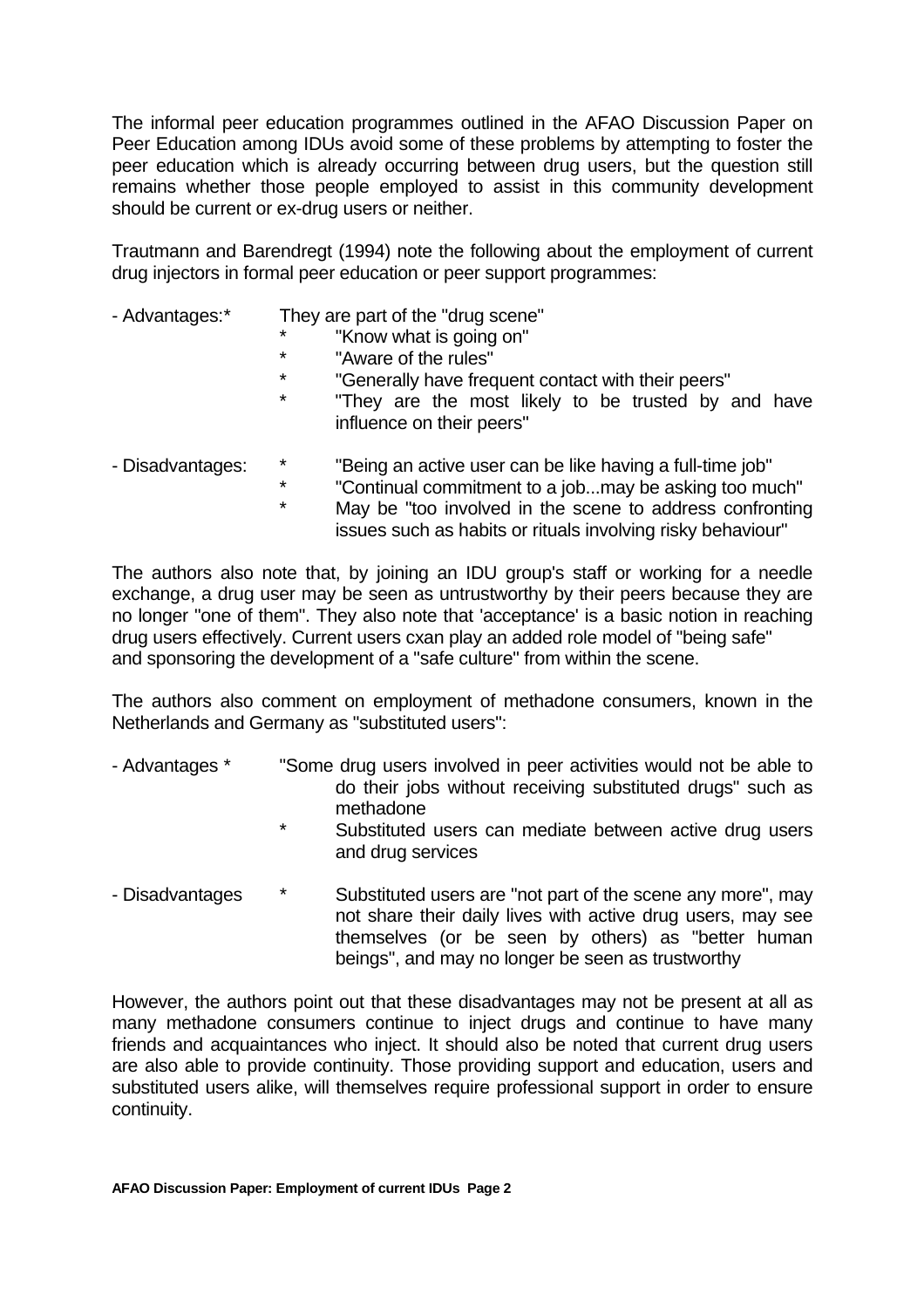The authors also comment on the employment of ex-users:

- Advantages \* May contribute to continuity of projects
	- May serve as "role models" of what can be achieved by "being clean"
	- May be able to "draw from their experience to help other IDU's modify their sometimes self-destructive behaviour"
	- "Many former drug users have established relationships with the treatment system and may be able to provide referral and facilitate access to treatment"
- Disadvantages  $*$  Similar to disadvantages of employing substituted users, but risks of alienation from current users is much higher for ex-users
	- \* Some ex-users "feel they are better human beings than active drug isers" (some even despise current drug users) and such people "do not fit" in the roles of peer educator, outreach or community development worker
	- \* Outreach/peer education/community development work may place ex-users in a difficult situation where they may be "tempted" to return to injecting drug use.

Finally, the authors note that all the advantages listed above can be achieved by employing a mixed group of active, substituted and ex-users. However, they note that the status of workers as active or ex-users can be a source of conflict where the different workers see different needs and priorities.

Byrne (1991) notes: "The only good peer educator is a current injector; like any outlaw group, only those actually participating in the activity are welcome." But, she continues, governments and other funding bodies will rarely trust current injectors as the recipients of funding, preferring instead to provide "money, credibility and carte blanche" to exusers. The current user's knowledge, experience and contacts are needed but services and funding bodies are not willing to pay the user for these services, and current users "are made to feel like second class citizens at workshops and conferences".

A draft report from the National HIV/AIDS Strategy 1993-94 to 1995-96 Evaluation (1995) calls the use of current injectors within IDU groups a "successful strategy". The report notes that:

 "current IDU also work as employees or volunteers in a range of services other than user groups. For example, many needle and syringe exchange programs use volunteer peers to enhance their service activities. Peers assist in the development of resource materials..., work as volunteers at events, pass back 'street intelligence' to the organisation, encourage other IDU to attend the service and assist outreach workers to access other IDU. A number of organisations support the value of employing current or past IDU as staff."